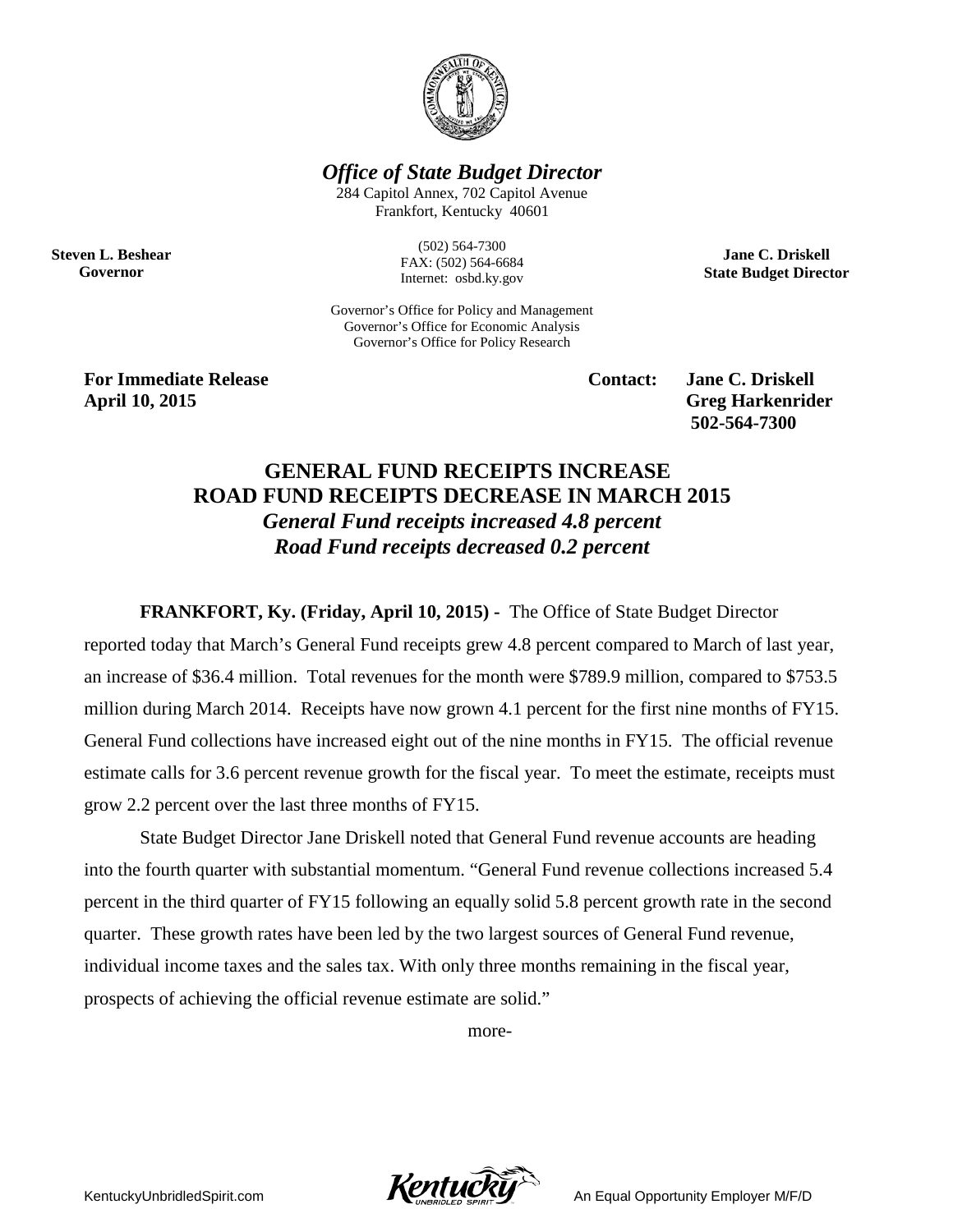Among the major accounts:

- Individual income tax collections grew 18.7 percent in March as withholding, declarations and returns all increased from last year. Collections have grown 7.3 percent through the first nine months of FY15.
- Sales and use tax receipts decreased 2.8 percent for the month but have grown 4.1 percent year-to-date. The decline in sales tax revenue was likely attributable to inclement weather, as several other states reported similar monthly declines amidst otherwise solid growth for the year.
- Corporation income tax receipts grew 12.4 percent as a positive balance on returns offset a decline in estimated payments. For the year, collections have increased 1.3 percent.
- Property tax collections decreased 4.0 percent but have grown 0.9 percent year-to-date.
- Cigarette tax receipts fell 14.7 percent and have decreased 4.2 percent year-to-date.
- Coal severance tax receipts declined 27.4 percent in March and have decreased 7.2 percent through the first nine months of the fiscal year.

Road Fund receipts fell 0.2 percent in March 2015 with collections of \$136.8 million, \$300,000 less than March 2014. Through the first nine months of FY15, receipts have increased 0.1 percent. Through the first three fiscal quarters of FY15, Road Fund performance has gone from tepid growth to declining receipts. Growth rates for the first three quarters are 1.8, 0.5 and -2.0 percent, respectively. The official Road Fund revenue estimate calls for revenues to decline 0.9 percent for the fiscal year. Based on year-to-date tax collections, revenues can fall 3.7 percent for the remainder of FY15 and still meet the estimate. Among the accounts, motor fuels fell 11.0 percent due to a decline in the tax rate, motor vehicle usage revenue decreased 2.4 percent, and license and privilege receipts grew 33.6 percent.

-30-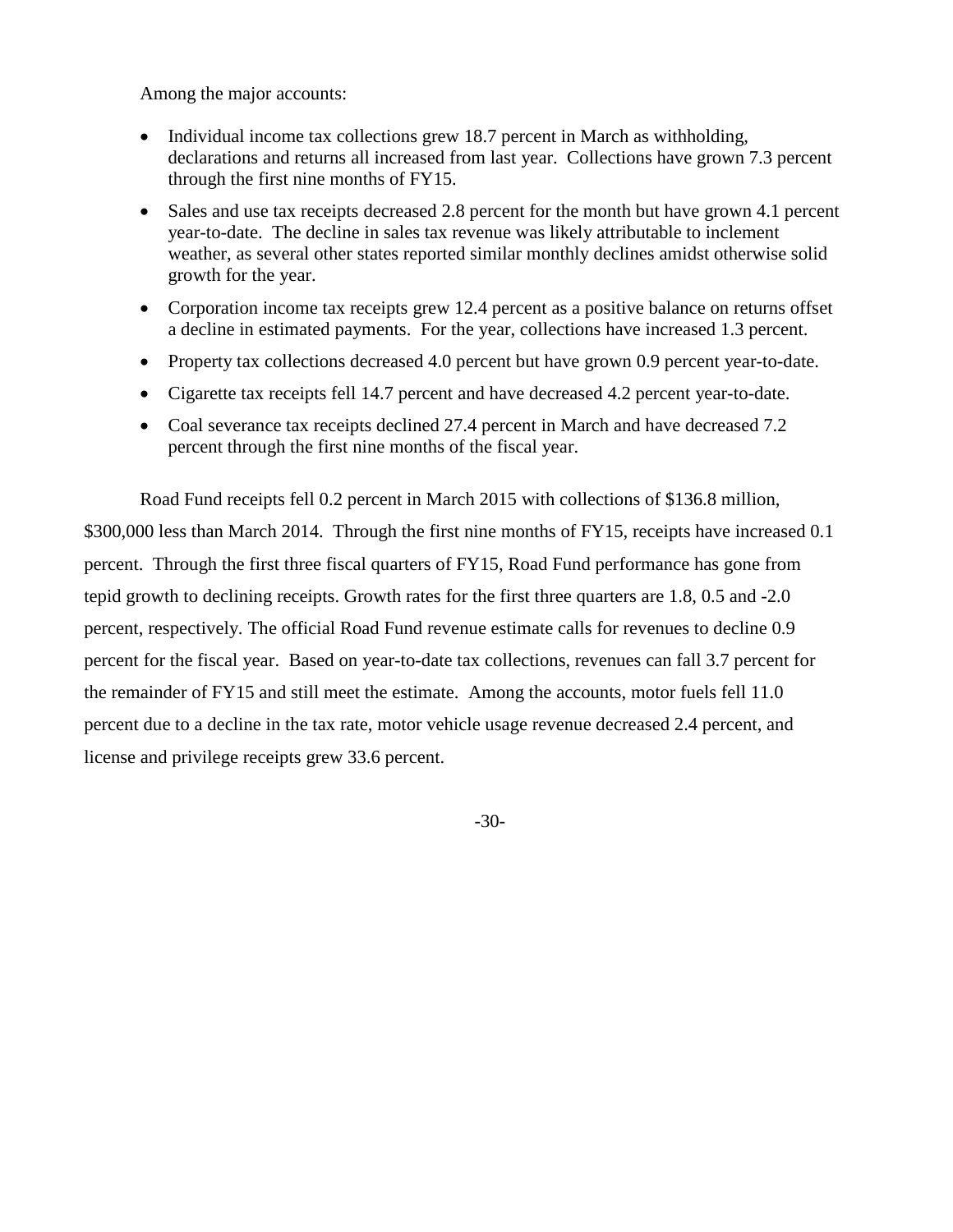## KENTUCKY STATE GOVERNMENT REVENUE 1. GENERAL FUND REVENUE

|                                                          |                   | <b>MARCH</b>      |                  | <b>JULY THROUGH MARCH</b>  |                        |          |
|----------------------------------------------------------|-------------------|-------------------|------------------|----------------------------|------------------------|----------|
|                                                          | 2015              | 2014              | % Change         | FY 2015                    | FY 2014                | % Change |
| <b>TOTAL GENERAL FUND</b>                                | \$789,949,466     | \$753,483,877     | 4.8%             | \$7,157,257,369            | \$6,875,351,358        | 4.1%     |
| <b>Tax Receipts</b>                                      | \$766,596,913     | \$731,260,770     | 4.8%             | \$6,904,267,855            | \$6,636,838,475        | 4.0%     |
| Sales and Gross Receipts                                 | \$289,215,038     | \$296,884,565     | $-2.6\%$         | \$2,837,823,344            | \$2,744,214,016        | 3.4%     |
| <b>Beer Consumption</b>                                  | 495,068           | 483,891           | 2.3%             | 4,525,323                  | 4,616,598              | -2.0%    |
| <b>Beer Wholesale</b>                                    | 3,997,028         | 3,709,081         | 7.8%             | 42,696,675                 | 43,008,412             | $-0.7%$  |
| Cigarette                                                | 17,005,189        | 19,939,507        | $-14.7%$         | 161,885,453                | 168,971,129            | $-4.2%$  |
| <b>Distilled Spirits Case Sales</b>                      | 9,210             | 8,751             | 5.2%             | 98,970                     | 95,851                 | 3.3%     |
| <b>Distilled Spirits Consumption</b>                     | 862,049           | 805,933           | 7.0%             | 9,292,295                  | 8,929,175              | 4.1%     |
| <b>Distilled Spirits Wholesale</b>                       | 2,426,522         | 2,277,013         | 6.6%             | 26,924,594                 | 25,267,677             | 6.6%     |
| Insurance Premium                                        | 21,806,306        | 20,918,641        | 4.2%             | 99,708,687                 | 95,865,106             | 4.0%     |
| Pari-Mutuel                                              | 256,365           | 114,014           | 124.9%           | 2,042,093                  | 1,306,213              | 56.3%    |
| Race Track Admission                                     | 0                 | 0                 | ---              | 148,898                    | 158,660                | $-6.2%$  |
| Sales and Use                                            | 233,730,714       | 240,431,560       | $-2.8%$          | 2,412,841,105              | 2,318,574,624          | 4.1%     |
| <b>Wine Consumption</b>                                  | 227,781           | 219,528           | 3.8%             | 2,211,205                  | 2,190,267              | 1.0%     |
| Wine Wholesale                                           | 1,240,053         | 1,193,395         | 3.9%             | 12,274,284                 | 11,651,713             | 5.3%     |
| <b>Telecommunications Tax</b>                            | 5,286,019         | 5,363,196         | $-1.4%$          | 47, 194, 517               | 47,977,012             | $-1.6%$  |
| <b>Other Tobacco Products</b>                            | 1,872,410<br>324  | 1,420,055         | 31.9%            | 15,973,988                 | 15,603,825             | 2.4%     |
| Floor Stock Tax                                          |                   | 0                 | ---              | 5,255                      | (2, 246)               |          |
| License and Privilege                                    | \$129,138,253     | \$132,711,204     | $-2.7%$          | \$395,268,521              | \$418,070,927          | $-5.5%$  |
| Alc. Bev. License Suspension                             | 31,817            | 21,425            | 48.5%            | 270,972                    | 248,190                | 9.2%     |
| Coal Severance                                           | 10,959,759        | 15,090,734        | $-27.4%$         | 138,170,965                | 148,853,329            | $-7.2%$  |
| <b>Corporation License</b>                               | 70,098            | 443,175           | $-84.2%$         | 378,609                    | 850,581                | $-55.5%$ |
| Corporation Organization                                 | 0                 | 2,900             | $---$            | 68,291                     | 31,417                 | 117.4%   |
| Occupational Licenses                                    | 22,101            | 7,393             | 198.9%           | 108,634                    | 95,503                 | 13.7%    |
| Oil Production                                           | 365,183           | 990,016           | $-63.1%$         | 8,158,648                  | 9,687,467              | $-15.8%$ |
| Race Track License                                       | 0                 | $\mathbf{0}$      | ---              | 241,291                    | 248,375                | $-2.9%$  |
| <b>Bank Franchise Tax</b>                                | 91,868,671        | 93,367,130        | $-1.6%$          | 97,857,891                 | 102,898,234            | $-4.9%$  |
| <b>Driver License Fees</b>                               | 60,446            | 53,206            | 13.6%            | 503,197                    | 473,169                | 6.3%     |
| <b>Minerals Severance</b>                                | 816,426           | 745,073           | 9.6%             | 11,374,395                 | 11,238,665             | 1.2%     |
| Natural Gas Severance                                    | 1,228,264         | 1,260,906         | $-2.6%$          | 13,011,882                 | 12,993,397             | 0.1%     |
| <b>Limited Liability Entity</b>                          | 23,715,488        | 20,729,245        | 14.4%            | 125, 123, 746              | 130,452,601            | $-4.1%$  |
| Income                                                   | \$317,173,478     | \$269,776,209     | 17.6%            | \$3,111,692,138            | \$2,916,767,324        | 6.7%     |
| Corporation                                              | 53,466,203        | 47,576,890        | 12.4%            | 295,565,549                | 291,795,867            | 1.3%     |
| Individual                                               | 263,707,275       | 222,199,319       | 18.7%            | 2,816,126,589              | 2,624,971,457          | 7.3%     |
| Property                                                 | \$25,628,214<br>0 | \$26,701,570<br>0 | $-4.0%$<br>$---$ | \$504,720,865<br>(498,150) | \$500,345,479<br>5,753 | 0.9%     |
| <b>Building &amp; Loan Association</b><br>General - Real | 3,963,612         | 3,552,168         | 11.6%            | 253,560,854                | 252,758,998            | 0.3%     |
| General - Tangible                                       | 15,441,755        | 18,106,610        | $-14.7%$         | 183,824,586                | 182,766,679            | 0.6%     |
| Omitted & Delinquent                                     | 4,452,530         | 4,572,813         | $-2.6%$          | 13,212,998                 | 13,878,831             | $-4.8%$  |
| <b>Public Service</b>                                    | 1,474,965         | 198,595           | 642.7%           | 53,133,699                 | 45,138,613             | 17.7%    |
| Other                                                    | 295,353           | 271,385           | 8.8%             | 1,486,877                  | 5,796,605              | $-74.3%$ |
|                                                          |                   |                   |                  |                            |                        |          |
| Inheritance                                              | \$3,270,013       | \$2,616,893       | 25.0%            | \$36,152,635               | \$35,332,816           | 2.3%     |
| Miscellaneous                                            | \$2,171,916       | \$2,570,328       | $-15.5%$         | \$18,610,353               | \$22,107,913           | $-15.8%$ |
| <b>Legal Process</b>                                     | 1,383,777         | 1,567,802         | $-11.7%$         | 11,477,737                 | 12,343,139             | $-7.0\%$ |
| T. V. A. In Lieu Payments                                | 784,225           | 978,784           | $-19.9%$         | 7,099,757                  | 9,731,066              | $-27.0%$ |
| Other                                                    | 3,915             | 23,743            | $-83.5%$         | 32,858                     | 33,709                 | $-2.5%$  |
| Nontax Receipts                                          | \$23,302,457      | \$22,239,940      | 4.8%             | \$251,758,527              | \$237,064,214          | 6.2%     |
| <b>Departmental Fees</b>                                 | 2,869,340         | 2,734,461         | 4.9%             | 14,175,624                 | 15,284,979             | $-7.3%$  |
| PSC Assessment Fee                                       | (1, 343)          | 1,367             | ---              | 14,696,059                 | 14,836,217             | $-0.9%$  |
| Fines & Forfeitures                                      | 2,223,753         | 2,648,423         | $-16.0%$         | 16,954,458                 | 18,928,322             | $-10.4%$ |
| Income on Investments                                    | (67, 903)         | (41, 351)         | ---              | (583, 814)                 | (855, 924)             |          |
| Lottery                                                  | 18,000,000        | 18,000,000        | 0.0%             | 165,000,000                | 156,639,743            | 5.3%     |
| Sale of NOx Credits                                      | 0                 | 0                 | ---              | 27,594                     | 55,242                 | $-50.0%$ |
| Miscellaneous                                            | 278,610           | (1, 102, 961)     |                  | 41,488,606                 | 32,175,635             | 28.9%    |
| <b>Redeposit of State Funds</b>                          | \$50,096          | (\$16,832)        | ---              | \$1,230,987                | \$1,448,669            | $-15.0%$ |